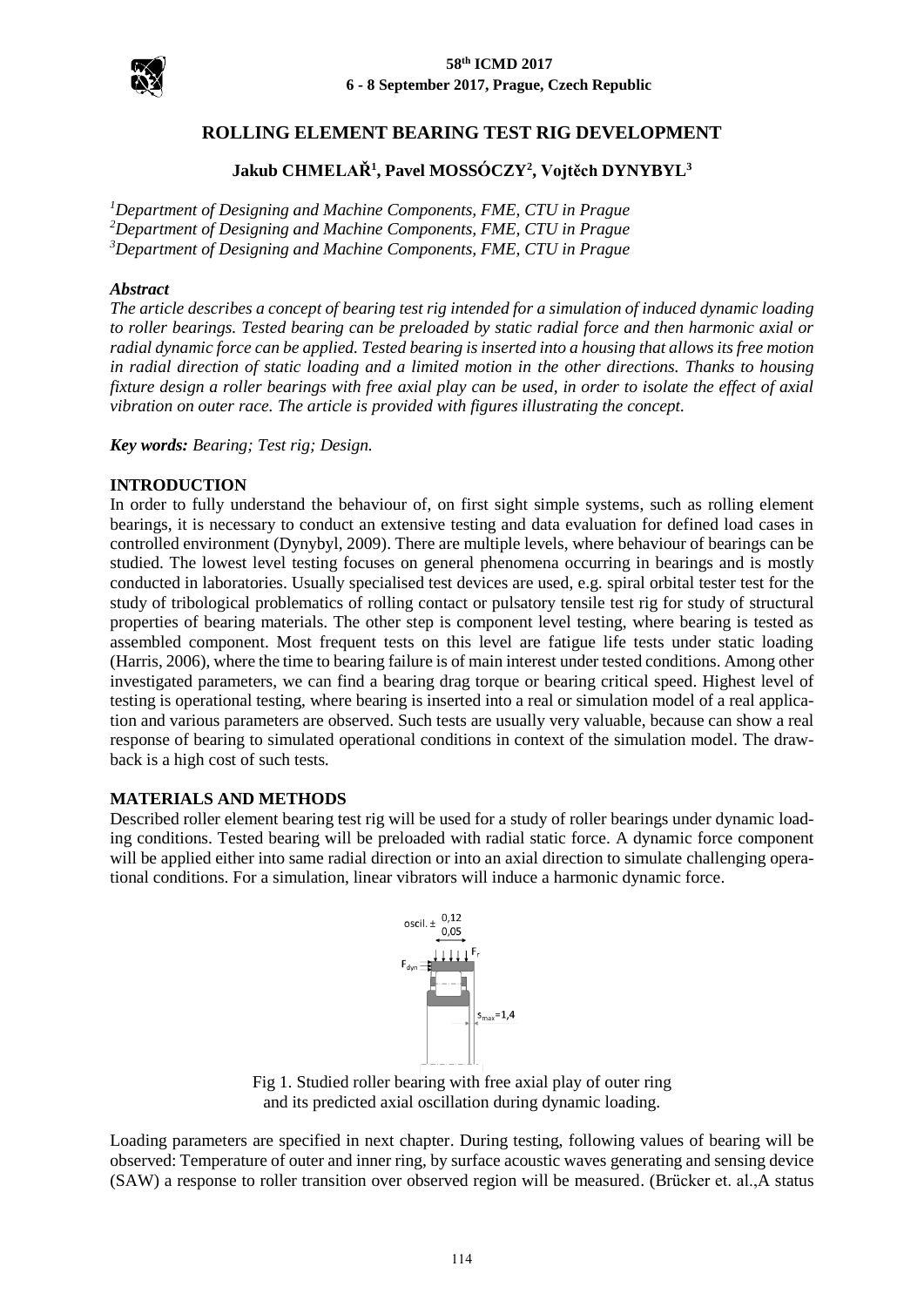

### **58th ICMD 2017 6 - 8 September 2017, Prague, Czech Republic**

of lubrication layer below the contact of most loaded elements will be estimated from measured signal and an orbiting speed of elements will be calculated too. Expected outputs from the tests are the record of temperature gradient between rings, the lubrication status identification for various operating conditions under pure static radial loading and with added dynamic components, either in radial or axial direction. In addition, the slide-to-roll ratio parameter of elements will be calculated with respect to loading character and a speed.

## **Requirements**

Based on a brief test description a set of design and performance requirements for a test rig were defined. These were during design process multiple times revaluated to meet the low budget criterion and re-use in-house available resources and components.

#### Tested bearing requirements

Roller bearing with line contact (roller profile modification allowed) Static radial load shall induce at least 2 GPa high contact pressure on inner ring. (Computed by KISSsoft) Bearing shall have non-located outer ring – free axial play

Selected bearing type: N306 (see Fig. 1)

Bore diameter: 30 mm; Outer diameter 71 mm; Width: 19 mm No of rollers: 12; Axial play: max. 1,4 mm

Static loading device requirements

Loading device should provide loading force with magnitude 10 kN Sensor of actual static radial force – range 10 kN Connection of loading device with tested bearing shall eliminate undefined, off-axis loading Loading force continuous control preferred

Dynamic loading device requirements Loading device shall provide harmonic loading character The frequency shall be at least 100 Hz Dynamic force amplitude at least 90 N

*Drive requirements:* AC motor, controlled by variable frequency drive (VFD), Nominal speed 1500 rpm Motor power 4 kW

### **RESULTS AND DISCUSSION**

Defined requirements were in next step used as references for test stand concept development.

### **Mechanical Design Description**

One of the main requirements for most of testing devices is a simple and fast change of the tested sample. On presented rig, see Fig 2 and Fig 3 with links, it was decided to place the tested bearing (1) on the end of the main shaft (2). The advantage is not only a good accessibility, but also the availability of free space for a direct axial loading of bearing, that would have been difficult to apply for different configurations.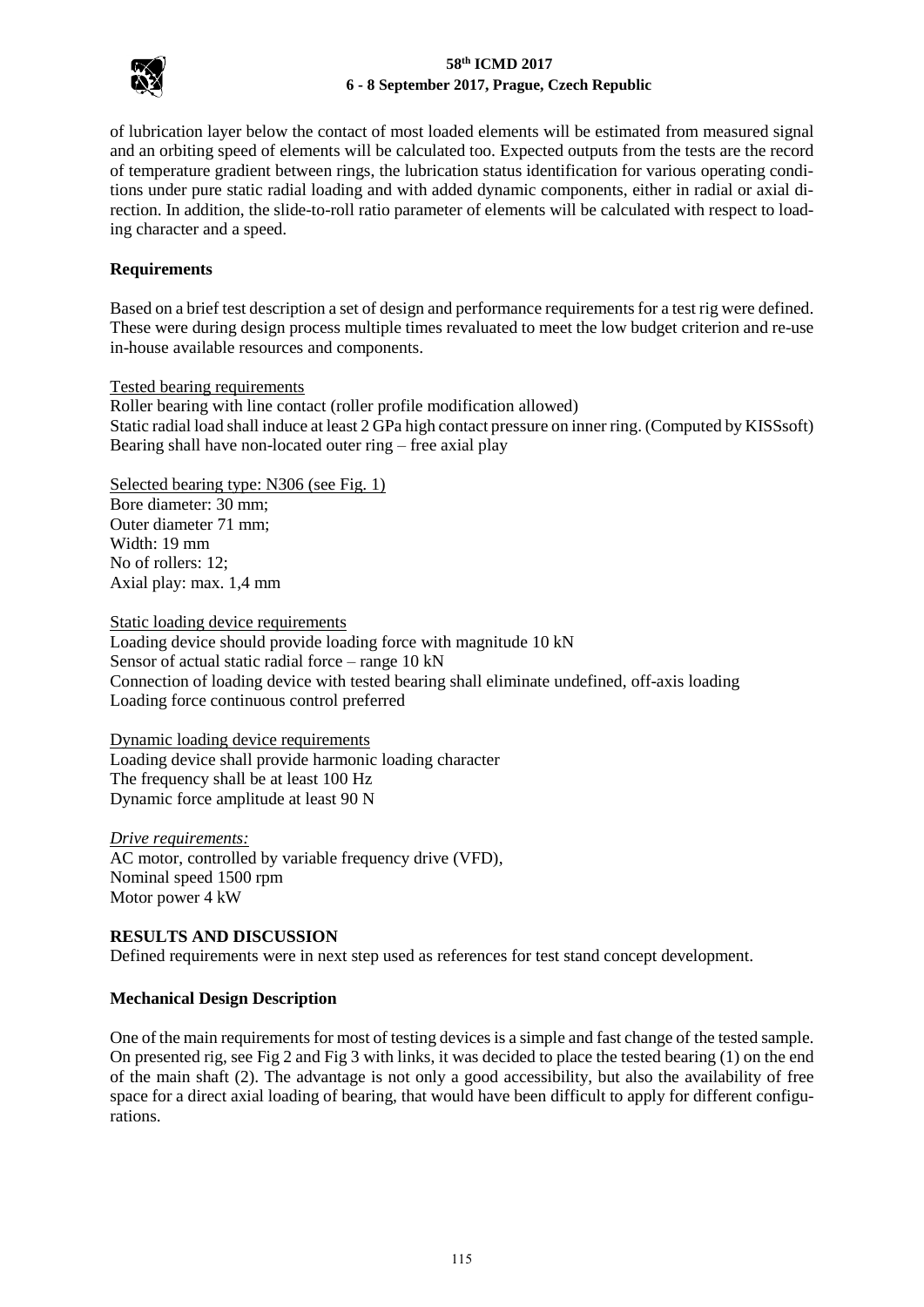





**Fig. 2** Test rig front view with highlighted tested bearing housing

The dynamic loading would cause an excitation of all components of the test rig, therefore, two bearings that support center shaft are a heavy-duty tapered roller bearings in a stiff back-to-back configuration (3). The preload will be applied during the assemblage. Housings where both support bearings are located consist of rigid massive steel blocks, so high dynamic stability of structure is assured.

For the study of applied dynamic loading, a roller bearing with non-locating outer ring was selected (1). The location of outer ring must be assured by design of rig. According to a Fig 3, in the front section of the test rig, there is apparent a closed frame structure (4) equipped by bushings. These serve as guiding surfaces for three rods that provide a location of tested bearing housing (5). The guides allow housing free positioning in the direction (x) of applied force by hydraulic actuator (6). The motions in the other directions (y, z) are restricted and can be partly controlled by the selection of fits of the bushings and guiding rods. Estimated motion amplitude is based on fitting and manufacturing tolerance between 0,05 - 0,1 mm.



**Fig. 3** Test rig concept section

The housing for tested bearing is at the front face closed by cover with prepared attachment points for dynamic loading exciter (7), also there are located input and output fittings for oil lubrication. The other side of housing has built in a rod sealing preventing the leakage of lubricant from chamber with bearing.